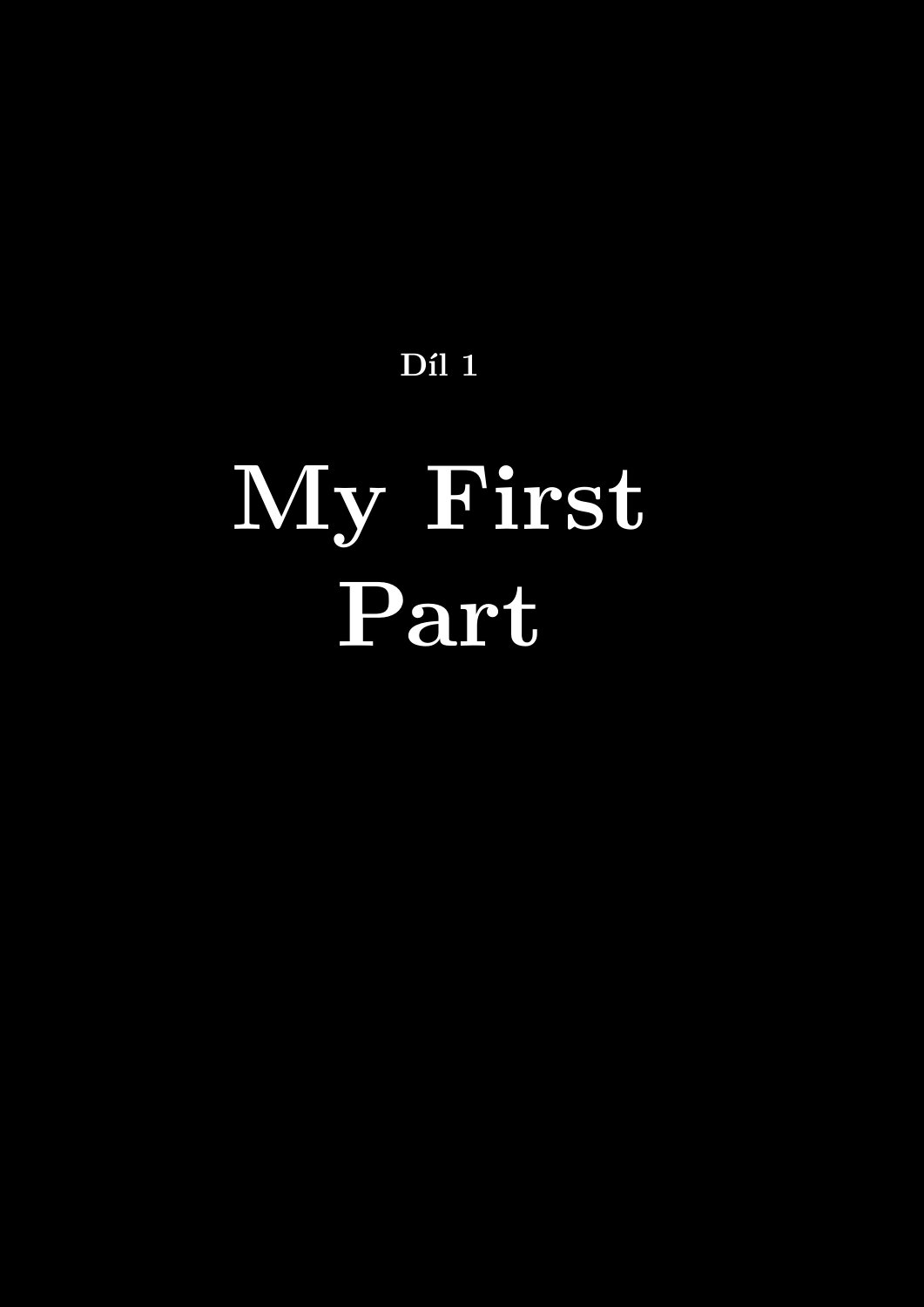Thus, I came to the conclusion that the designer of a new system must not only be the implementer and first large--scale user; the designer should also write the first user manual.

The separation of any of these four components would have hurt T<sub>E</sub>X significantly. If I had not participated fully in all these activities, literally hundreds of improvements would never have been made, because I would never have thought of them or perceived why they were important.

But a system cannot be successful if it is too strongly influenced by a single person. Once the initial design is complete and fairly robust, the real test begins as people with many different viewpoints undertake their own experiments.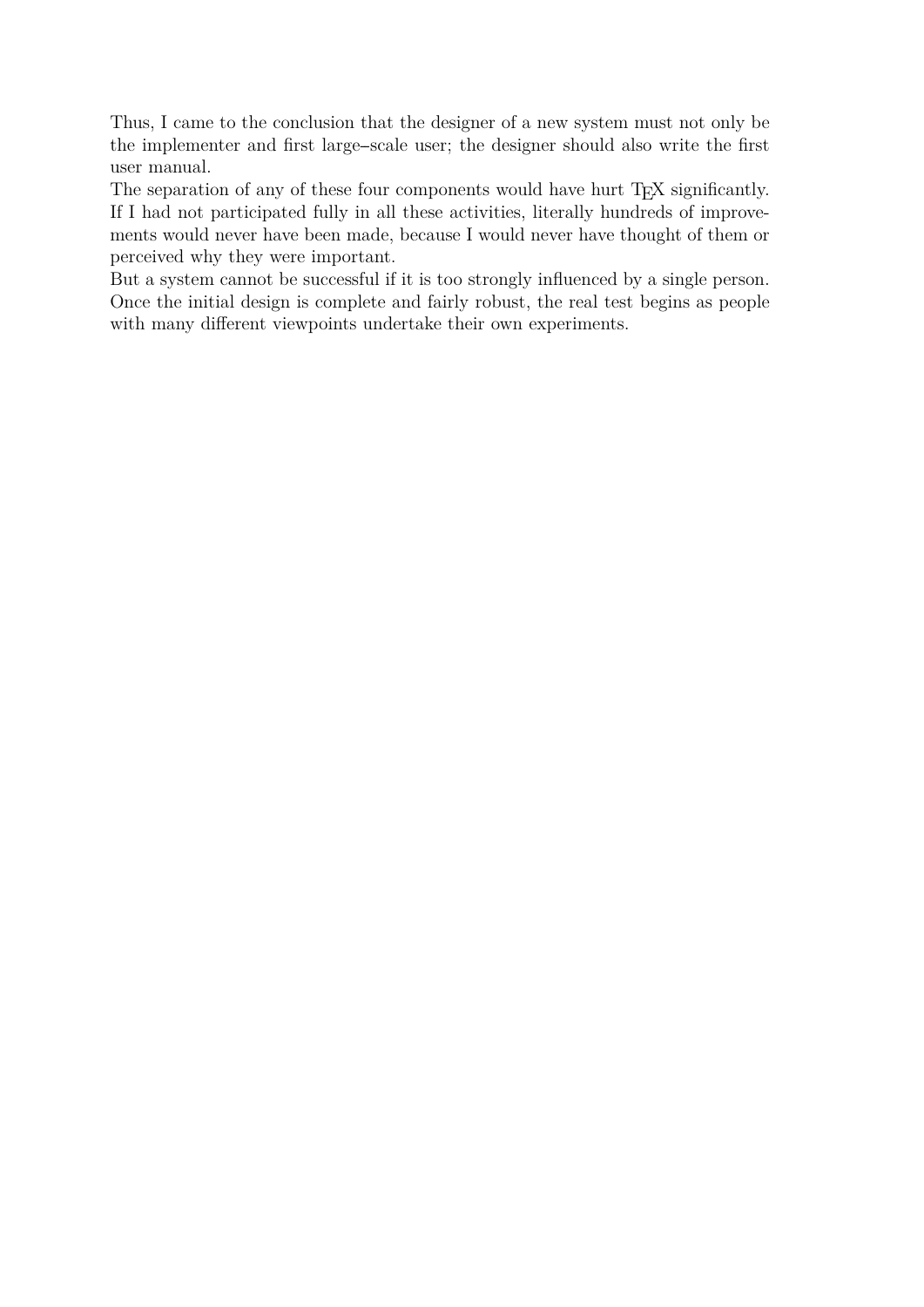**Dodatek A**

## **My First Appendix**